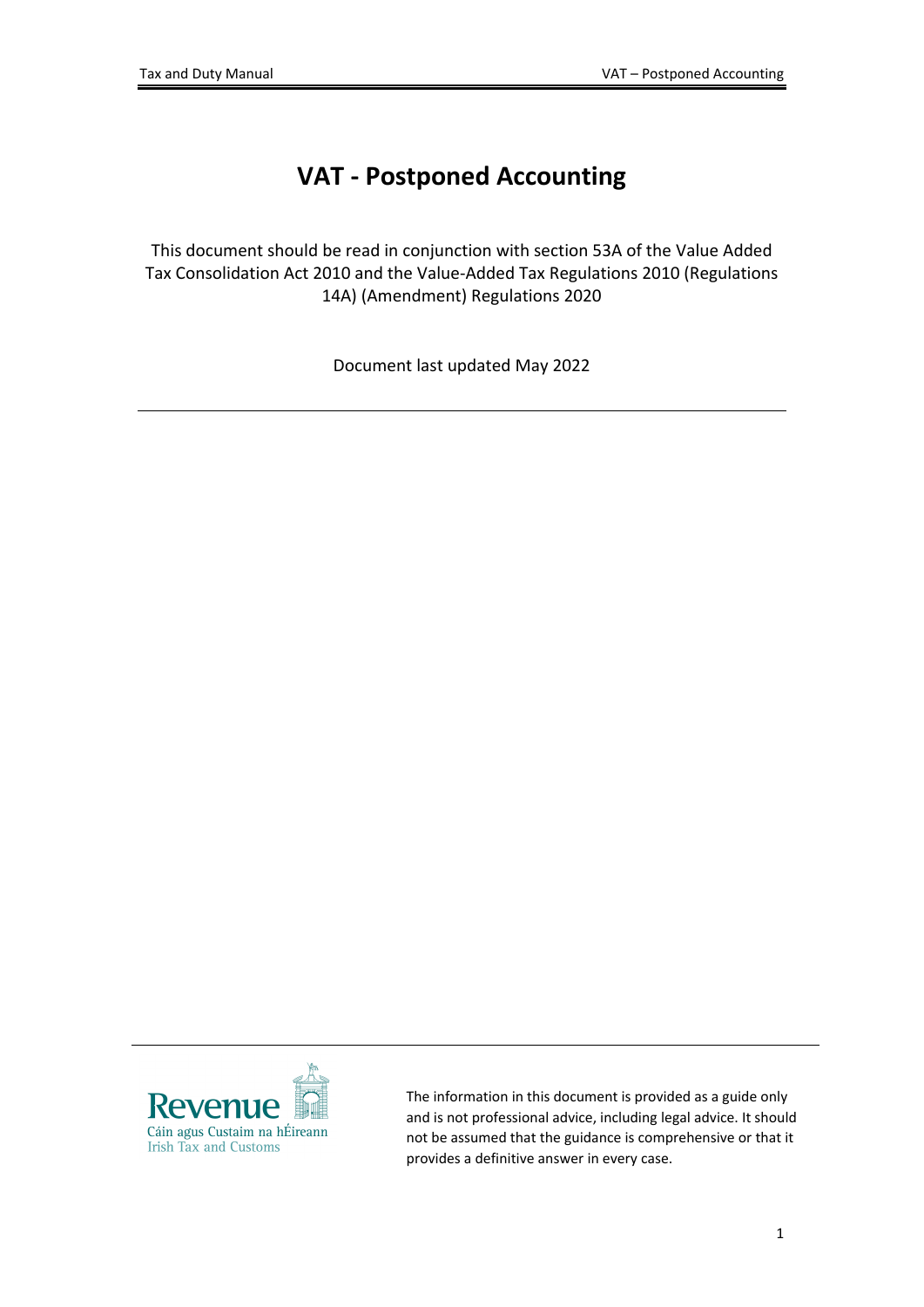#### **Table of Contents**

| $\mathbf{1}$   |                                                                      |
|----------------|----------------------------------------------------------------------|
| $\overline{2}$ |                                                                      |
| 3              |                                                                      |
| 4              | Postponed Accounting Entries on VAT Return of Trading Details (RTD)4 |
| 5              |                                                                      |
| 6              |                                                                      |
| 7              |                                                                      |
| 8              |                                                                      |
| 9              |                                                                      |
| 10             |                                                                      |
| 11             |                                                                      |
| 12             |                                                                      |
| 13             |                                                                      |
| 14             |                                                                      |
|                |                                                                      |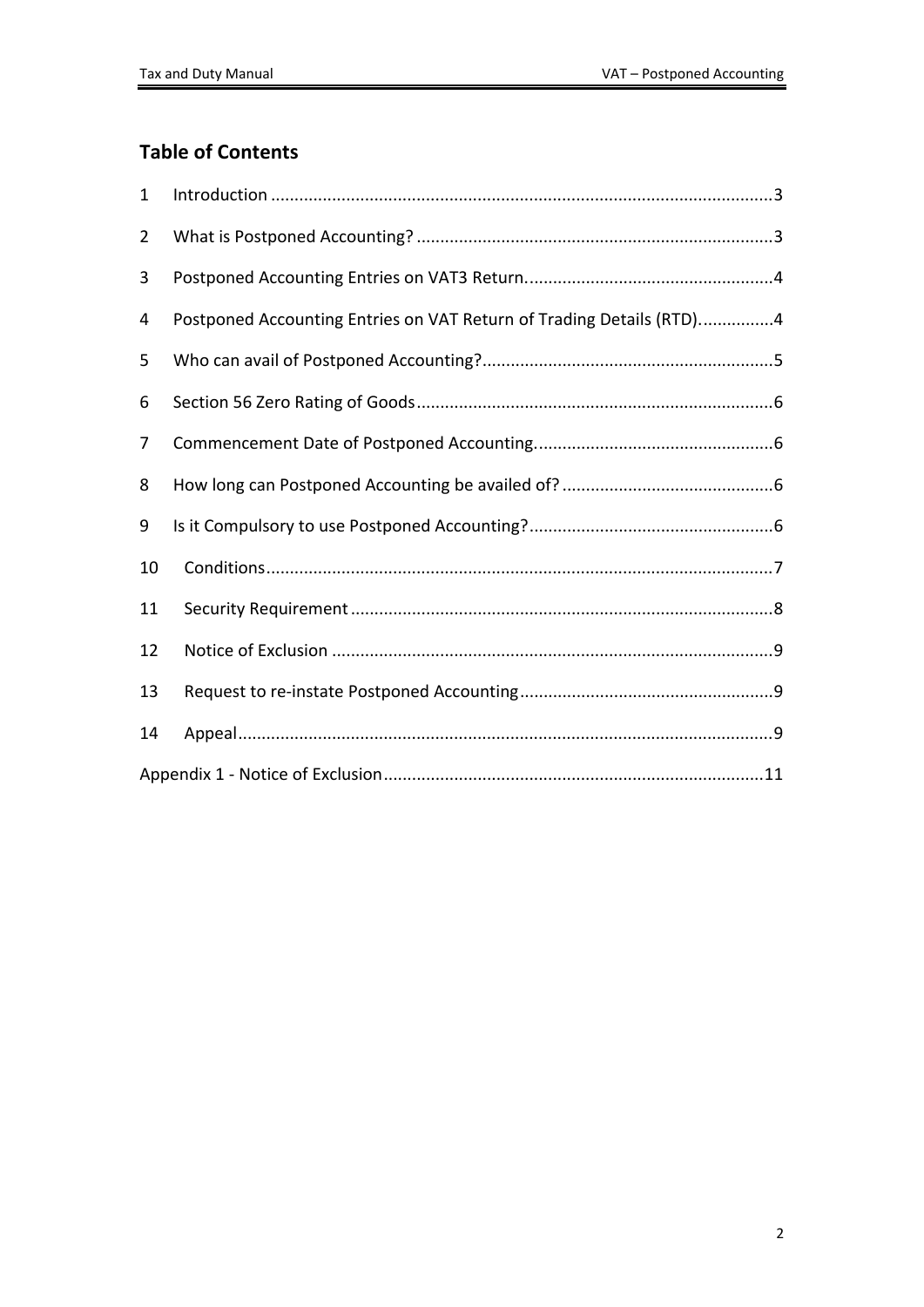## <span id="page-2-0"></span>1 Introduction

This guidance sets out the conditions attached to the use of Postponed Accounting arrangements by accountable persons who import goods into the State.

Postponed Accounting arrangements may be applied to all imports from all third countries including Great Britain (UK not including NI).

At the end of the transition period (11:00pm on 31 December 2020), the UK left the EU VAT regime, Customs Union and Single Market. As such, trade with Great Britain has become third country trade, subject to Customs requirements and taxation at the point of importation. [Further](https://www.revenue.ie/en/customs-traders-and-agents/brexit/index.aspx) [information](https://www.revenue.ie/en/customs-traders-and-agents/brexit/index.aspx) [on](https://www.revenue.ie/en/customs-traders-and-agents/brexit/index.aspx) [trading](https://www.revenue.ie/en/customs-traders-and-agents/brexit/index.aspx) [in](https://www.revenue.ie/en/customs-traders-and-agents/brexit/index.aspx) [goods](https://www.revenue.ie/en/customs-traders-and-agents/brexit/index.aspx) [with](https://www.revenue.ie/en/customs-traders-and-agents/brexit/index.aspx) [Great](https://www.revenue.ie/en/customs-traders-and-agents/brexit/index.aspx) [Britain](https://www.revenue.ie/en/customs-traders-and-agents/brexit/index.aspx) [can](https://www.revenue.ie/en/customs-traders-and-agents/brexit/index.aspx) [be](https://www.revenue.ie/en/customs-traders-and-agents/brexit/index.aspx) [found](https://www.revenue.ie/en/customs-traders-and-agents/brexit/index.aspx) [on](https://www.revenue.ie/en/customs-traders-and-agents/brexit/index.aspx) [the](https://www.revenue.ie/en/customs-traders-and-agents/brexit/index.aspx) [Revenue](https://www.revenue.ie/en/customs-traders-and-agents/brexit/index.aspx) [Website.](https://www.revenue.ie/en/customs-traders-and-agents/brexit/index.aspx)

As provided for in the Withdrawal Agreement and the Protocol on Ireland/Northern Ireland, Northern Ireland (NI) remains within the EU VAT regime in respect of goods, but not services, therefore trade in goods between Ireland and Northern Ireland continues as before from a VAT perspective. However, trade in goods with Great Britain is treated as imports and exports. Further information on Customs VAT on imports can be found on the Revenue website in Tax and Duty Manual (TDM) [Customs](https://www.revenue.ie/en/tax-professionals/tdm/customs/import-export-policy/customs-manual-on-import-vat.pdf) [Manual](https://www.revenue.ie/en/tax-professionals/tdm/customs/import-export-policy/customs-manual-on-import-vat.pdf) [on](https://www.revenue.ie/en/tax-professionals/tdm/customs/import-export-policy/customs-manual-on-import-vat.pdf) [Import](https://www.revenue.ie/en/tax-professionals/tdm/customs/import-export-policy/customs-manual-on-import-vat.pdf) [VAT.](https://www.revenue.ie/en/tax-professionals/tdm/customs/import-export-policy/customs-manual-on-import-vat.pdf)

# <span id="page-2-1"></span>2 What is Postponed Accounting?

Goods that are acquired from outside the European Union by accountable persons are treated as imports. Goods purchased from Great Britain and brought into Ireland are now treated as imports.

When importing goods into the state a Customs Declaration must be filed by the consignee (the importer) or their representative (Customs Broker or freight agent).

[Further](https://www.revenue.ie/en/customs-traders-and-agents/customs-electronic-systems/ais/what-is-ais/index.aspx) [information](https://www.revenue.ie/en/customs-traders-and-agents/customs-electronic-systems/ais/what-is-ais/index.aspx) [in](https://www.revenue.ie/en/customs-traders-and-agents/customs-electronic-systems/ais/what-is-ais/index.aspx) [relation](https://www.revenue.ie/en/customs-traders-and-agents/customs-electronic-systems/ais/what-is-ais/index.aspx) [to](https://www.revenue.ie/en/customs-traders-and-agents/customs-electronic-systems/ais/what-is-ais/index.aspx) [the](https://www.revenue.ie/en/customs-traders-and-agents/customs-electronic-systems/ais/what-is-ais/index.aspx) [Automated](https://www.revenue.ie/en/customs-traders-and-agents/customs-electronic-systems/ais/what-is-ais/index.aspx) [Import](https://www.revenue.ie/en/customs-traders-and-agents/customs-electronic-systems/ais/what-is-ais/index.aspx) [System](https://www.revenue.ie/en/customs-traders-and-agents/customs-electronic-systems/ais/what-is-ais/index.aspx) [\(AIS\)](https://www.revenue.ie/en/customs-traders-and-agents/customs-electronic-systems/ais/what-is-ais/index.aspx) [can](https://www.revenue.ie/en/customs-traders-and-agents/customs-electronic-systems/ais/what-is-ais/index.aspx) [be](https://www.revenue.ie/en/customs-traders-and-agents/customs-electronic-systems/ais/what-is-ais/index.aspx) [found](https://www.revenue.ie/en/customs-traders-and-agents/customs-electronic-systems/ais/what-is-ais/index.aspx) [on](https://www.revenue.ie/en/customs-traders-and-agents/customs-electronic-systems/ais/what-is-ais/index.aspx) [the](https://www.revenue.ie/en/customs-traders-and-agents/customs-electronic-systems/ais/what-is-ais/index.aspx) [Revenue](https://www.revenue.ie/en/customs-traders-and-agents/customs-electronic-systems/ais/what-is-ais/index.aspx) [website.](https://www.revenue.ie/en/customs-traders-and-agents/customs-electronic-systems/ais/what-is-ais/index.aspx)

[Information](https://www.revenue.ie/en/customs-traders-and-agents/customs-electronic-systems/aep/ecustoms-notifications/2021/eCustoms-Notification-45-2021.pdf) [on](https://www.revenue.ie/en/customs-traders-and-agents/customs-electronic-systems/aep/ecustoms-notifications/2021/eCustoms-Notification-45-2021.pdf) [using](https://www.revenue.ie/en/customs-traders-and-agents/customs-electronic-systems/aep/ecustoms-notifications/2021/eCustoms-Notification-45-2021.pdf) [postponed](https://www.revenue.ie/en/customs-traders-and-agents/customs-electronic-systems/aep/ecustoms-notifications/2021/eCustoms-Notification-45-2021.pdf) [accounting](https://www.revenue.ie/en/customs-traders-and-agents/customs-electronic-systems/aep/ecustoms-notifications/2021/eCustoms-Notification-45-2021.pdf) [\(including](https://www.revenue.ie/en/customs-traders-and-agents/customs-electronic-systems/aep/ecustoms-notifications/2021/eCustoms-Notification-45-2021.pdf) [the](https://www.revenue.ie/en/customs-traders-and-agents/customs-electronic-systems/aep/ecustoms-notifications/2021/eCustoms-Notification-45-2021.pdf) [codes\)](https://www.revenue.ie/en/customs-traders-and-agents/customs-electronic-systems/aep/ecustoms-notifications/2021/eCustoms-Notification-45-2021.pdf) [on](https://www.revenue.ie/en/customs-traders-and-agents/customs-electronic-systems/aep/ecustoms-notifications/2021/eCustoms-Notification-45-2021.pdf) [your](https://www.revenue.ie/en/customs-traders-and-agents/customs-electronic-systems/aep/ecustoms-notifications/2021/eCustoms-Notification-45-2021.pdf) [Customs](https://www.revenue.ie/en/customs-traders-and-agents/customs-electronic-systems/aep/ecustoms-notifications/2021/eCustoms-Notification-45-2021.pdf) [declaration](https://www.revenue.ie/en/customs-traders-and-agents/customs-electronic-systems/aep/ecustoms-notifications/2021/eCustoms-Notification-45-2021.pdf) [can](https://www.revenue.ie/en/customs-traders-and-agents/customs-electronic-systems/aep/ecustoms-notifications/2021/eCustoms-Notification-45-2021.pdf) [also](https://www.revenue.ie/en/customs-traders-and-agents/customs-electronic-systems/aep/ecustoms-notifications/2021/eCustoms-Notification-45-2021.pdf) [be](https://www.revenue.ie/en/customs-traders-and-agents/customs-electronic-systems/aep/ecustoms-notifications/2021/eCustoms-Notification-45-2021.pdf) [found](https://www.revenue.ie/en/customs-traders-and-agents/customs-electronic-systems/aep/ecustoms-notifications/2021/eCustoms-Notification-45-2021.pdf) [on](https://www.revenue.ie/en/customs-traders-and-agents/customs-electronic-systems/aep/ecustoms-notifications/2021/eCustoms-Notification-45-2021.pdf) [the](https://www.revenue.ie/en/customs-traders-and-agents/customs-electronic-systems/aep/ecustoms-notifications/2021/eCustoms-Notification-45-2021.pdf) [Revenue](https://www.revenue.ie/en/customs-traders-and-agents/customs-electronic-systems/aep/ecustoms-notifications/2021/eCustoms-Notification-45-2021.pdf) [website](https://www.revenue.ie/en/customs-traders-and-agents/customs-electronic-systems/aep/ecustoms-notifications/2021/eCustoms-Notification-45-2021.pdf).

Postponed Accounting arrangements enable an accountable person to account for VAT on imports on their VAT3 Return so that import VAT may, subject to the usual rules on deductibility, be reclaimed at the same time as it is declared on a VAT3 Return. This will be a straightforward simultaneous in/out accounting transaction, without the need to pay the import VAT at the point of importation. In other words, it is recorded in the VAT3 Return as VAT which is deducted on a 'purchase' and charged on a 'sale' in a similar way to the manner in which intra-community acquisitions are currently recorded on the return.

It is the consignee (importer) and **not** their representative (Customs Broker or freight agent) that is obliged to account for Postponed Accounting on their VAT3 return and the VAT RTD.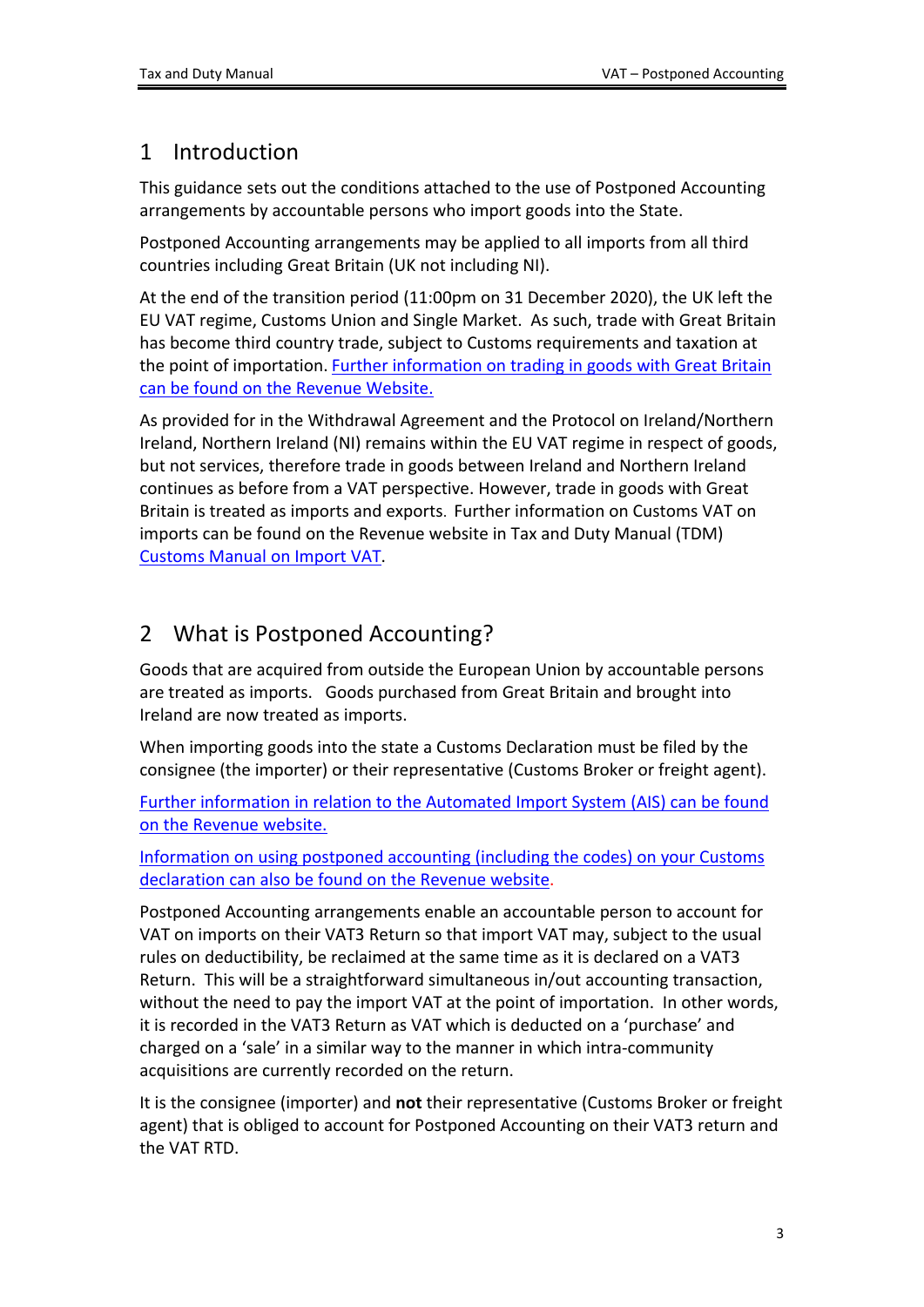The VAT3 Return has been amended to include an additional field PA1 to capture the Customs value of goods imported under Postponed Accounting as per Customs Declarations **plus** Customs Duty. The VAT is then accounted for at T1 and T2 (subject to the usual rules of deductibility).

The VAT Return of Trading Details (RTD) has been amended to include additional fields PA2, PA3 and PA4 to capture the Customs value of goods imported under Postponed Accounting as per Customs Declarations **plus** Customs Duty.

The use of Postponed Accounting is intended to alleviate cash flow issues which could arise following the departure of the UK from the EU, where VAT registered businesses may otherwise have to pay import VAT at the point of importation of goods and then recover the VAT when the next VAT return is filed.

## <span id="page-3-0"></span>3 Postponed Accounting Entries on VAT3 Return.

The **PA1** field on the VAT3 Return should include the Customs value of goods imported under Postponed Accounting as per Customs Declarations **plus** Customs Duty. This figure should include all goods imported under Postponed Accounting to which all VAT rates apply. Imported goods that are classed as zero-rated goods should also be included in the PA1 field **if** Postponed Accounting was applied on the Customs Declaration for these particular goods. Further information and guidance with regard to the [Customs](https://www.revenue.ie/en/tax-professionals/tdm/customs/valuation/valuation.pdf) value of goods is available in the TDM Customs [Manual](https://www.revenue.ie/en/tax-professionals/tdm/customs/valuation/valuation.pdf) [on](https://www.revenue.ie/en/tax-professionals/tdm/customs/valuation/valuation.pdf) [Valuation](https://www.revenue.ie/en/tax-professionals/tdm/customs/valuation/valuation.pdf).

The **T1** figure on the VAT3 Return should include the amount of VAT applicable to the entry at the PA1 field on the return.

The **T2** figure on the VAT3 Return should also include the amount of VAT applicable to the entry at the PA1 field on the return (subject to the usual rules of deductibility).

## <span id="page-3-1"></span>4 Postponed Accounting Entries on VAT Return of Trading Details (RTD).

ROS online VAT RTD second screen refers to '**Acquisitions from the European Union and Non-European Union**'. The second column of the VAT RTD paper return refers to such acquisitions. When completing this section of the VAT RTD you must include the value of the goods you acquired to which Postponed Accounting arrangements were applied. The value to be entered in the various fields is the Customs value of goods imported under Postponed Accounting as per Customs Declarations **plus** Customs Duty.

The **PA2** field should equal the total value of the figures for Postponed Accounting that are inserted in the various VAT rate fields. Imported goods that are classed as zero-rated goods should also be included in the PA2 field **if** Postponed Accounting was applied on the Customs Declaration for these particular goods.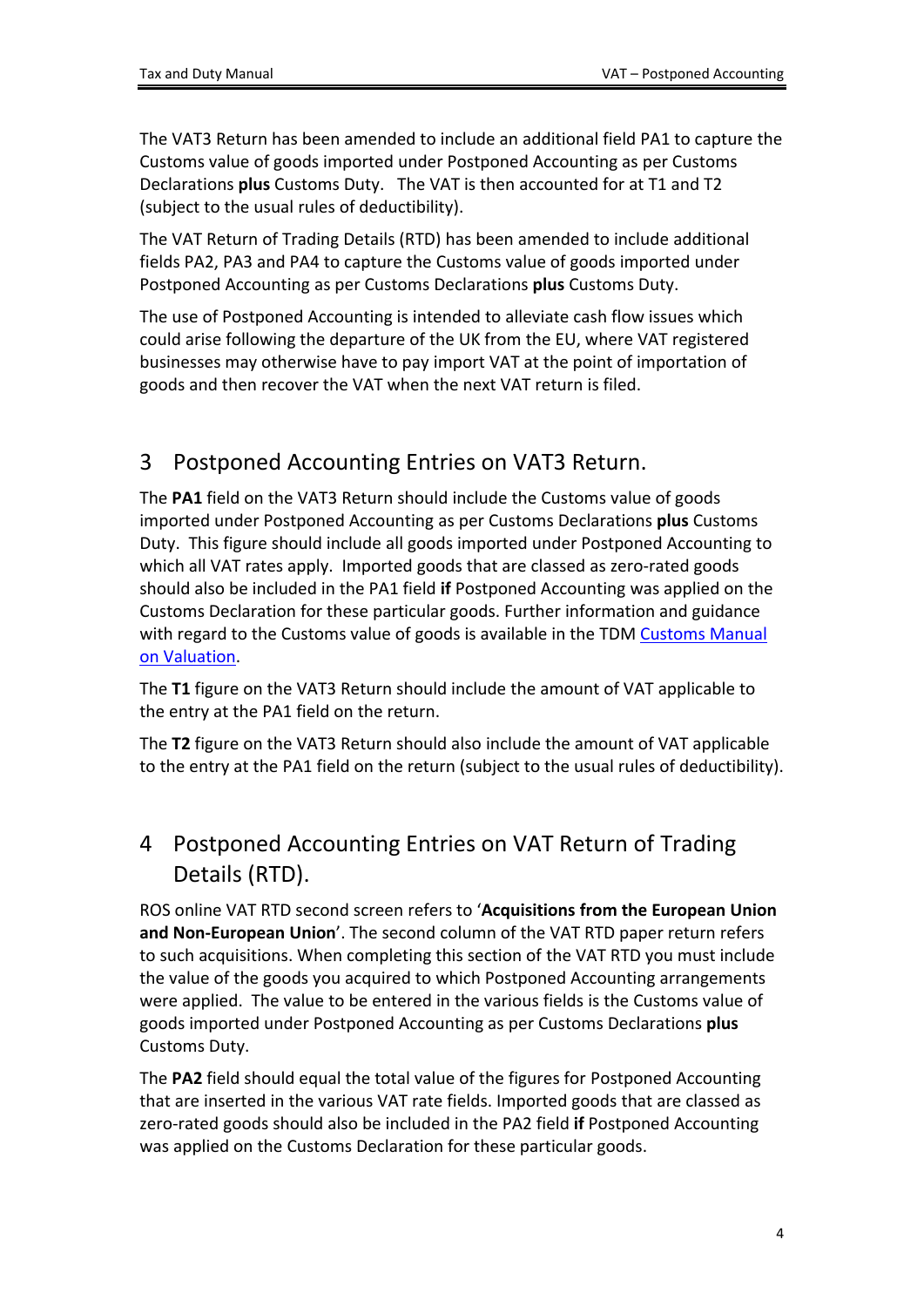ROS online VAT RTD third screen refers to '**Goods or Services Purchased for Resale (Irish or Intra-EU acquisitions, Postponed Accounting & Non-EU Imports)'**. The third column of the VAT RTD paper return refers to such acquisitions. When completing this section of the VAT RTD you must include the value of the goods you acquired to which Postponed Accounting arrangements were applied. The value to be entered in the various fields is the Customs value of goods imported under Postponed Accounting as per Customs Declarations **plus** Customs Duty.

The **PA3** field should equal the total value of the figures for Postponed Accounting that are inserted in the various VAT rate fields. Imported goods that are classed as zero-rated goods should also be included in the PA3 field **if** Postponed Accounting was applied on the Customs Declaration for these particular goods.

ROS online VAT RTD fourth screen refers to **'Other Deductible Goods and Services (Irish or Intra-EU acquisitions, Postponed Accounting & Imports)'**. The fourth column of the VAT RTD paper return refers to such acquisitions. When completing this section of the VAT RTD you must include the value of the goods you acquired to which Postponed Accounting arrangements were applied. The value to be entered in the various fields is the Customs value of goods imported under Postponed Accounting as per Customs Declarations **plus** Customs Duty.

The **PA4** field should equal the total value of the figures for Postponed Accounting that are inserted in the various VAT rate fields. Imported goods that are classed as zero-rated goods should also be included in the PA4 field **if** Postponed Accounting was applied on the Customs Declaration for these particular goods.

# <span id="page-4-0"></span>5 Who can avail of Postponed Accounting?

All accountable persons in Ireland who acquire goods from countries outside of the European Union VAT area may use the Postponed Accounting arrangements.

All accountable persons who were registered for VAT and Customs & Excise (C&E) at 11:00pm on 31 December 2020 were given automatic entitlement to Postponed Accounting; therefore, there was no requirement for these traders to apply for Postponed Accounting.

VAT registered traders who **were not** registered for C&E at 11:00pm on 31 December 2020 who wish to import goods into Ireland from that point in time must register for C&E, see [C&E](https://www.revenue.ie/en/customs-traders-and-agents/documents/electronic/ereg-eori-guide.pdf) [Economic](https://www.revenue.ie/en/customs-traders-and-agents/documents/electronic/ereg-eori-guide.pdf) [Operators](https://www.revenue.ie/en/customs-traders-and-agents/documents/electronic/ereg-eori-guide.pdf) [Registration](https://www.revenue.ie/en/customs-traders-and-agents/documents/electronic/ereg-eori-guide.pdf) [Identification](https://www.revenue.ie/en/customs-traders-and-agents/documents/electronic/ereg-eori-guide.pdf) [\(EORI\)](https://www.revenue.ie/en/customs-traders-and-agents/documents/electronic/ereg-eori-guide.pdf) [Number](https://www.revenue.ie/en/customs-traders-and-agents/documents/electronic/ereg-eori-guide.pdf) [–](https://www.revenue.ie/en/customs-traders-and-agents/documents/electronic/ereg-eori-guide.pdf) [Registration](https://www.revenue.ie/en/customs-traders-and-agents/documents/electronic/ereg-eori-guide.pdf) [on](https://www.revenue.ie/en/customs-traders-and-agents/documents/electronic/ereg-eori-guide.pdf) [ROS](https://www.revenue.ie/en/customs-traders-and-agents/documents/electronic/ereg-eori-guide.pdf) for further guidance. Once registered for C&E, they will be given automatic entitlement to Postponed Accounting.

All new applicants for VAT Registration who wish to avail of Postponed Accounting should refer to TDM [Part](https://www.revenue.ie/en/tax-professionals/tdm/income-tax-capital-gains-tax-corporation-tax/part-38/38-01-03b.pdf) [38-01-03b](https://www.revenue.ie/en/tax-professionals/tdm/income-tax-capital-gains-tax-corporation-tax/part-38/38-01-03b.pdf) [-](https://www.revenue.ie/en/tax-professionals/tdm/income-tax-capital-gains-tax-corporation-tax/part-38/38-01-03b.pdf) [Guidelines](https://www.revenue.ie/en/tax-professionals/tdm/income-tax-capital-gains-tax-corporation-tax/part-38/38-01-03b.pdf) [for](https://www.revenue.ie/en/tax-professionals/tdm/income-tax-capital-gains-tax-corporation-tax/part-38/38-01-03b.pdf) [VAT](https://www.revenue.ie/en/tax-professionals/tdm/income-tax-capital-gains-tax-corporation-tax/part-38/38-01-03b.pdf) [Registration.](https://www.revenue.ie/en/tax-professionals/tdm/income-tax-capital-gains-tax-corporation-tax/part-38/38-01-03b.pdf)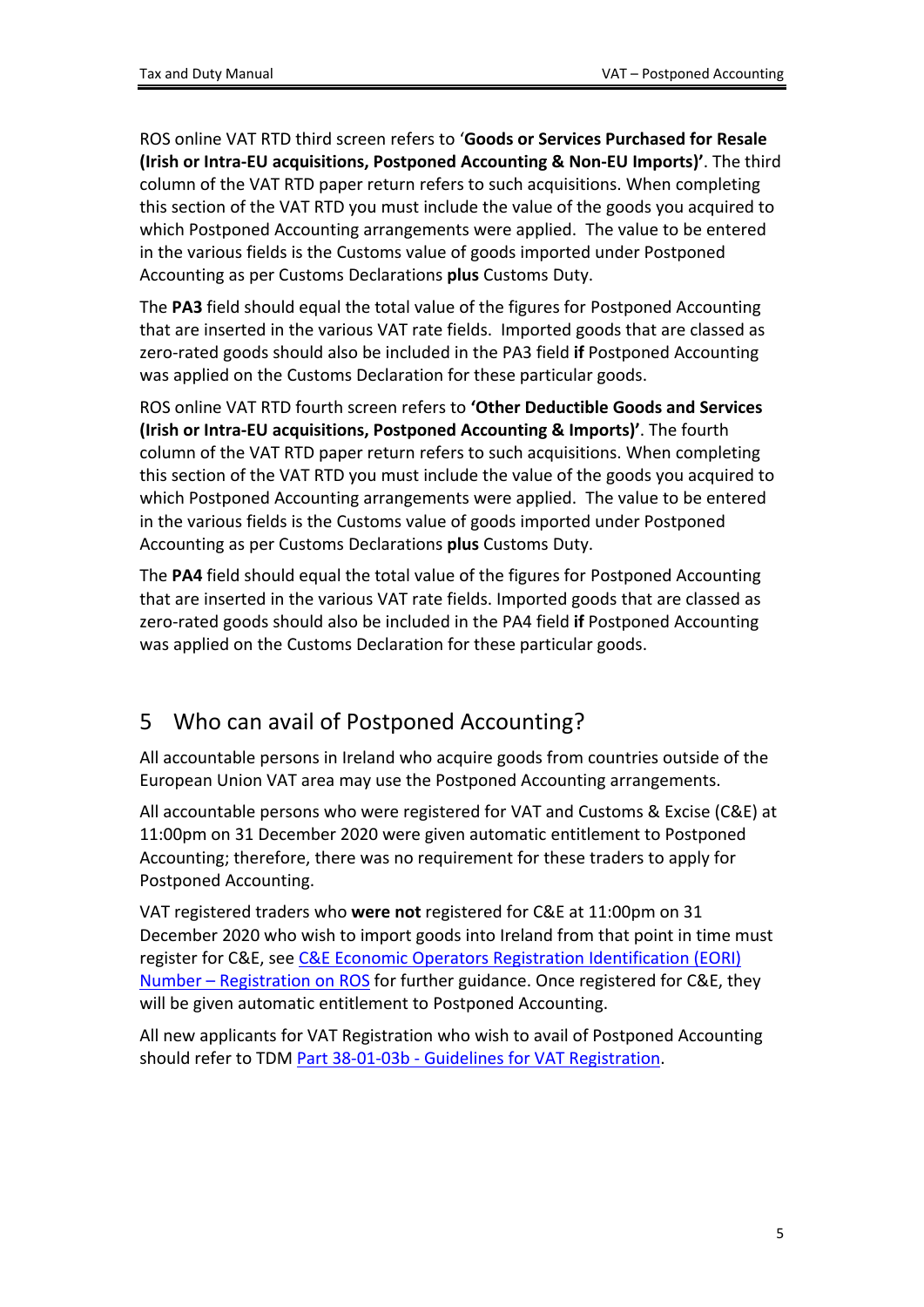[…]

## <span id="page-5-0"></span>6 Section 56 Zero Rating of Goods

A person authorised under Section 56 of the VAT Consolidation Act 2010 should use such authorisation to import qualifying goods at the zero rate of VAT. Postponed accounting arrangements should never be used by a person authorised under Section 56. The authorised person should make a declaration that they are an authorised person under Section 56 of the VAT Consolidation Act 2010 on their import declaration.

[Further](https://www.revenue.ie/en/tax-professionals/tdm/customs/import-export-policy/customs-manual-on-import-vat.pdf) [details](https://www.revenue.ie/en/tax-professionals/tdm/customs/import-export-policy/customs-manual-on-import-vat.pdf) [on](https://www.revenue.ie/en/tax-professionals/tdm/customs/import-export-policy/customs-manual-on-import-vat.pdf) [completing](https://www.revenue.ie/en/tax-professionals/tdm/customs/import-export-policy/customs-manual-on-import-vat.pdf) [the](https://www.revenue.ie/en/tax-professionals/tdm/customs/import-export-policy/customs-manual-on-import-vat.pdf) [customs](https://www.revenue.ie/en/tax-professionals/tdm/customs/import-export-policy/customs-manual-on-import-vat.pdf) [declaration](https://www.revenue.ie/en/tax-professionals/tdm/customs/import-export-policy/customs-manual-on-import-vat.pdf) [with](https://www.revenue.ie/en/tax-professionals/tdm/customs/import-export-policy/customs-manual-on-import-vat.pdf) [regard](https://www.revenue.ie/en/tax-professionals/tdm/customs/import-export-policy/customs-manual-on-import-vat.pdf) [to](https://www.revenue.ie/en/tax-professionals/tdm/customs/import-export-policy/customs-manual-on-import-vat.pdf) [S56](https://www.revenue.ie/en/tax-professionals/tdm/customs/import-export-policy/customs-manual-on-import-vat.pdf) [authorisation](https://www.revenue.ie/en/tax-professionals/tdm/customs/import-export-policy/customs-manual-on-import-vat.pdf) [is](https://www.revenue.ie/en/tax-professionals/tdm/customs/import-export-policy/customs-manual-on-import-vat.pdf) [available](https://www.revenue.ie/en/tax-professionals/tdm/customs/import-export-policy/customs-manual-on-import-vat.pdf) [in](https://www.revenue.ie/en/tax-professionals/tdm/customs/import-export-policy/customs-manual-on-import-vat.pdf) [the](https://www.revenue.ie/en/tax-professionals/tdm/customs/import-export-policy/customs-manual-on-import-vat.pdf) [TDM](https://www.revenue.ie/en/tax-professionals/tdm/customs/import-export-policy/customs-manual-on-import-vat.pdf) [Customs](https://www.revenue.ie/en/tax-professionals/tdm/customs/import-export-policy/customs-manual-on-import-vat.pdf) [Manual](https://www.revenue.ie/en/tax-professionals/tdm/customs/import-export-policy/customs-manual-on-import-vat.pdf) [on](https://www.revenue.ie/en/tax-professionals/tdm/customs/import-export-policy/customs-manual-on-import-vat.pdf) [Import](https://www.revenue.ie/en/tax-professionals/tdm/customs/import-export-policy/customs-manual-on-import-vat.pdf) [VAT](https://www.revenue.ie/en/tax-professionals/tdm/customs/import-export-policy/customs-manual-on-import-vat.pdf) [on](https://www.revenue.ie/en/tax-professionals/tdm/customs/import-export-policy/customs-manual-on-import-vat.pdf) [the](https://www.revenue.ie/en/tax-professionals/tdm/customs/import-export-policy/customs-manual-on-import-vat.pdf) [Revenue](https://www.revenue.ie/en/tax-professionals/tdm/customs/import-export-policy/customs-manual-on-import-vat.pdf) [Website.](https://www.revenue.ie/en/tax-professionals/tdm/customs/import-export-policy/customs-manual-on-import-vat.pdf)

## <span id="page-5-1"></span>7 Commencement Date of Postponed Accounting.

Postponed Accounting arrangements may be applied to goods that are imported after 11:00pm on 31 December 2020.

## <span id="page-5-2"></span>8 How long can Postponed Accounting be availed of?

Postponed Accounting arrangements may be applied to goods that are imported after 11:00pm 31 December 2020 as set out above. However, continued entitlement to Postponed Accounting arrangements is subject to meeting specific requirements, including compliance with applicable conditions and the provision of any information sought by the Revenue Commissioners.

# <span id="page-5-3"></span>9 Is it Compulsory to use Postponed Accounting?

Although introduced as a cashflow alleviating measure for accountable persons, **it is not compulsory** to use Postponed Accounting arrangements.

Accountable persons may pay import VAT upfront at the time of importation and account for such VAT in the normal way on their VAT return.

Alternatively, the current deferred payment system for VAT on imports may be used by authorised importers who may defer payment of certain charges, including Customs duties and VAT at import until the 15th of the month following importation.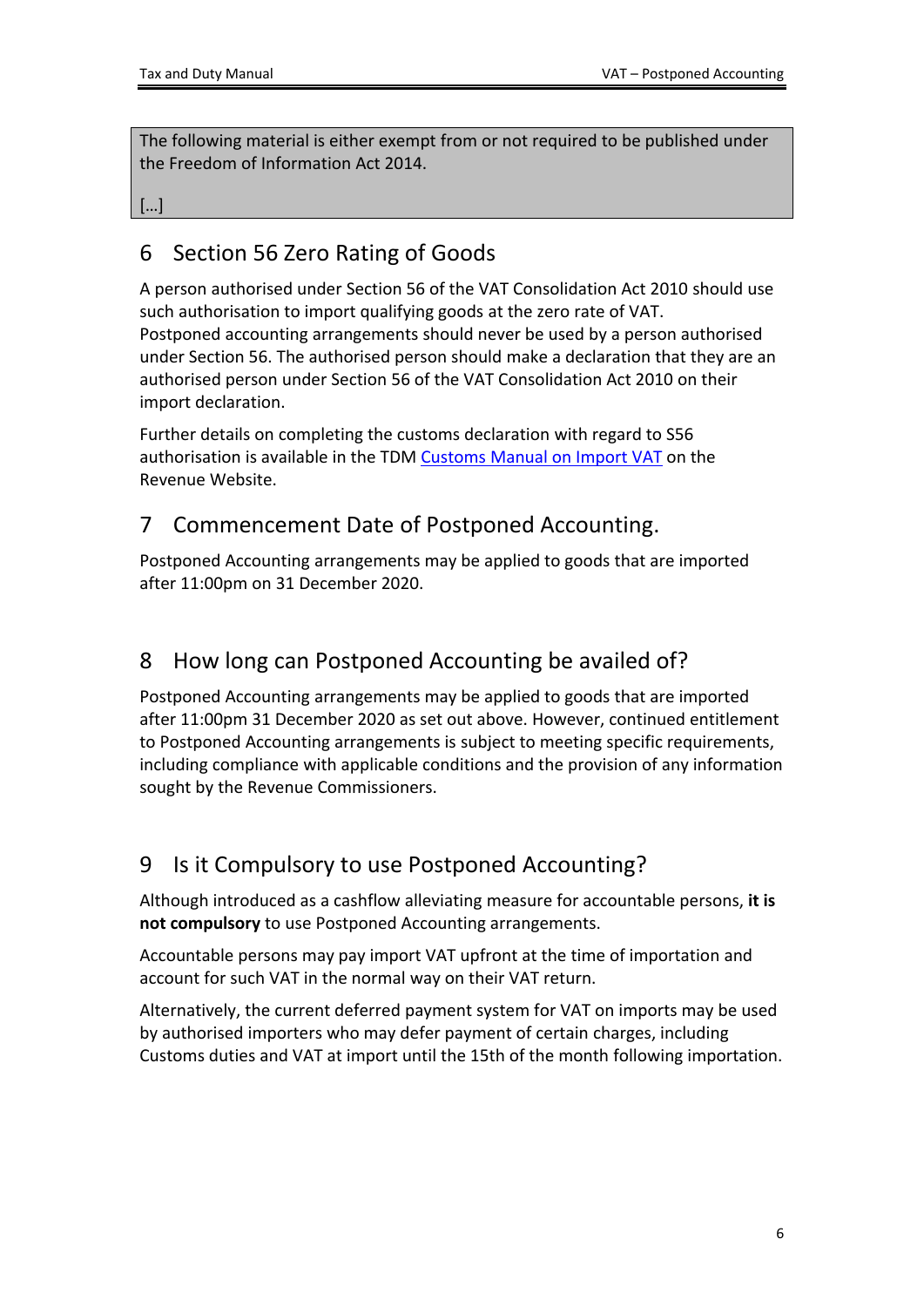## <span id="page-6-0"></span>10 Conditions

In order to avail of Postponed Accounting an accountable person must be in compliance with certain conditions and requirements. When requested to do so, the accountable person must be able to demonstrate to the satisfaction of the Revenue Commissioners that they are in compliance with the conditions and requirements as set out below:

- (a) that the accountable person is in compliance with:
	- (i) the VAT Consolidation Act 2010,
	- (ii) the Tax Acts (within the meaning of section 1 of the Taxes Consolidation Act 1997),
	- (iii) the Capital Gains Tax Acts (within the meaning of section 1 of the Taxes Consolidation Act 1997),
	- (iv) the statutes relating to the duties of excise and to the management of those duties,
	- (v) the Customs Act 2015 (No. 18 of 2015), and
	- (vi) any instrument made under any of the enactments referred to in subparagraphs (i) to (v).
- (b) that the accountable person keeps full and true records in accordance with section 84 of the VAT Consolidation Act 2010
- (c) that the accountable person has not been convicted of an offence under the Acts;
- (d) that the accountable person has provided information or documentation specified below to the Commissioners, where the Commissioners have requested any such information or documentation from the accountable person:
	- 1) evidence of the current business address and previous business addresses, if any, of the accountable person concerned to include an address of a premises of the accountable person and an address at which;
	- 2) manufacturing, retail, storage, administrative or other operations are carried out by the accountable person concerned;
	- 3) information relating to the solvency of the accountable person concerned, including the source of any loans or other financing received (or to be received) by that person and the use or intended use of the moneys received by that person through those loans or other financing;
	- 4) information relating to the type, volume and value of goods and services supplied to or by the accountable person concerned;
	- 5) information relating to the supply of goods or services to or by the accountable person concerned by or to, as the case may be, suppliers or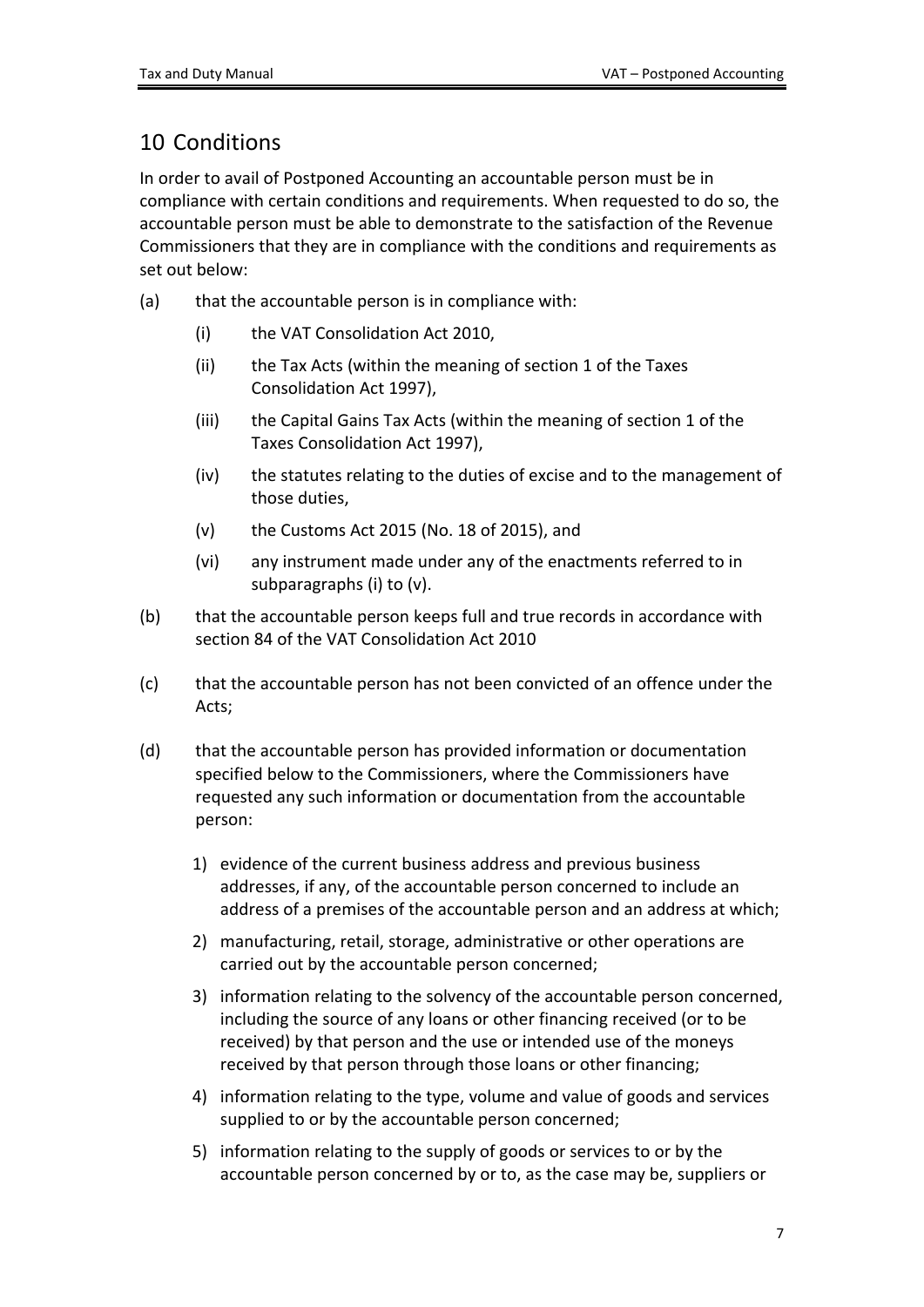customers of the accountable person concerned, including the terms and conditions of such supply, negotiations relating to that supply, the means by which the goods or services are to be supplied and the commercial rationale for the accountable person concerned supplying or receiving those goods or services;

- 6) evidence that the accountable person concerned has in place a system for maintaining records relating to the supply by or to that person of goods and services that ensures those records are complete, accurate and readily available to that person;
- 7) the most recently completed audited accounts;
- 8) a declaration by the accountable person concerned that all information provided by that person, for the purposes of accounting for tax by the means referred to in section 53A (1) of the VAT Consolidation Act 2010, is correct;
- 9) a tax clearance certificate (within the meaning of section 1095 of the Taxes Consolidation Act 1997);
- 10) any other information, where it appears requisite to the Commissioners to request such information for the protection of the revenue.

Where the accountable person, on the request of the Commissioners, fails to demonstrate, to the satisfaction of the Commissioners, that the necessary capacity and capability exists on the part of the accountable person to account for and pay tax by the means referred to in section 53A(1) of the VAT Consolidation Act 2010 on an on-going basis, they will be excluded from Postponed Accounting as provided for under paragraph 5, Value-Added Tax Regulations 2010 (Regulation 14A) (Amendment) Regulations 2020. A Notice of Exclusion will be served in this instance which will take effect from the date specified in the Notice.

The following material is either exempt from or not required to be published under the Freedom of Information Act 2014.

[…]

#### <span id="page-7-0"></span>11 Security Requirement

The Revenue Commissioners may seek security under Section 109 VAT Consolidation Act 2010 at the point of registration or at any stage in the life cycle of a business, from the accountable person. Security bonds may be sought in cases where it is clear that such action is necessary for the protection of the exchequer.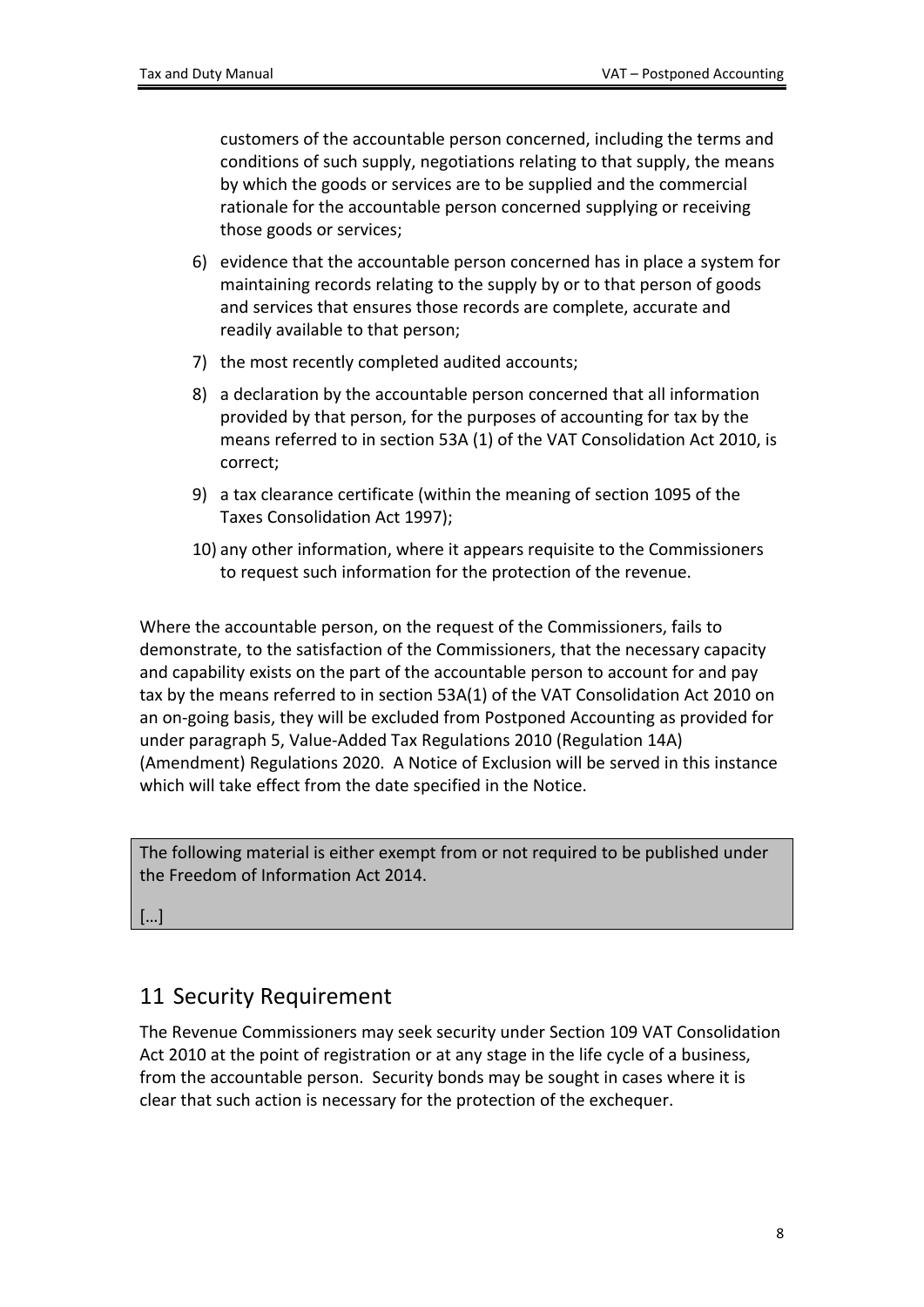[…]

## <span id="page-8-0"></span>12 Notice of Exclusion

If an accountable person fails to demonstrate compliance with the conditions and requirements to avail of Postponed Accounting, a Notice of Exclusion (see Appendix 1) will be served which will take effect from the date specified in the Notice.

The following material is either exempt from or not required to be published under the Freedom of Information Act 2014.

[…]

## <span id="page-8-1"></span>13 Request to re-instate Postponed Accounting

Where a Notice of Exclusion has been served on an accountable person and the accountable person wishes to apply to the Revenue Commissioners for the reinstatement of Postponed Accounting arrangements, they may do so if they regularise and correct the reasons for exclusion outlined in the Notice of Exclusion.

Accountable persons may submit this request via MyEnquiries, which can be accessed from ROS; under the heading "Enquiry Relates to" select the option **Value Added Tax (VAT)** and under the heading "More specifically" select the option **Postponed Accounting.**

The following material is either exempt from or not required to be published under the Freedom of Information Act 2014.

 $\lceil$ ...

## <span id="page-8-2"></span>14 Appeal

The Notice of Exclusion may be appealed to the Tax Appeals Commission (TAC). The appeal must be lodged within a period of 30 days from the date of the Notice of Exclusion by completing and submitting a Notice of Appeal form to the Tax Appeals Commission (TAC).

The Notice of Appeal form can be obtained from the TAC's website at [taxappeals.ie](https://www.taxappeals.ie/) and it contains the address to which an appeal is to be sent.

The accountable person will remain excluded from availing of Postponed Accounting arrangements until the Tax Appeals Commission has given its Determination.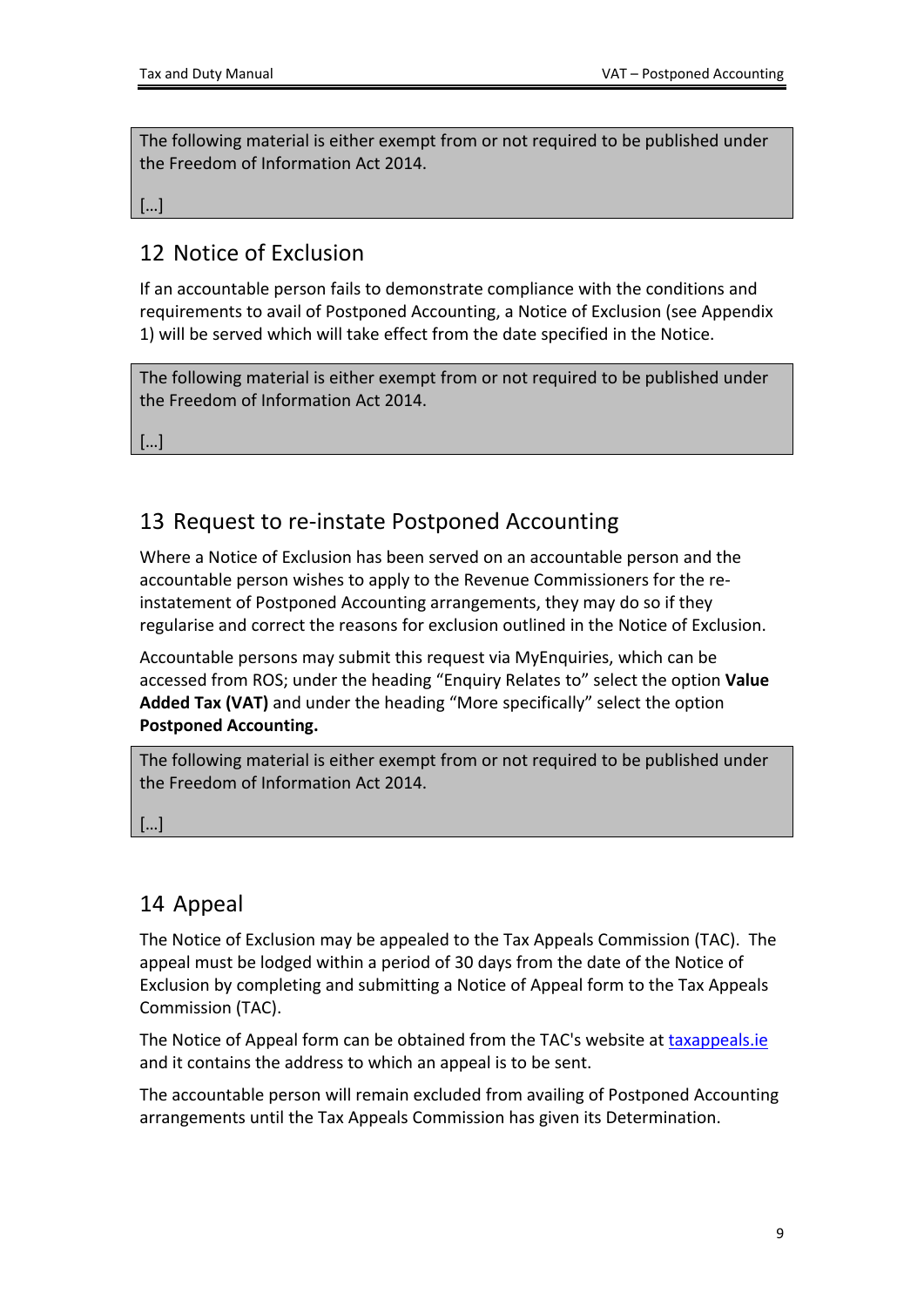[…]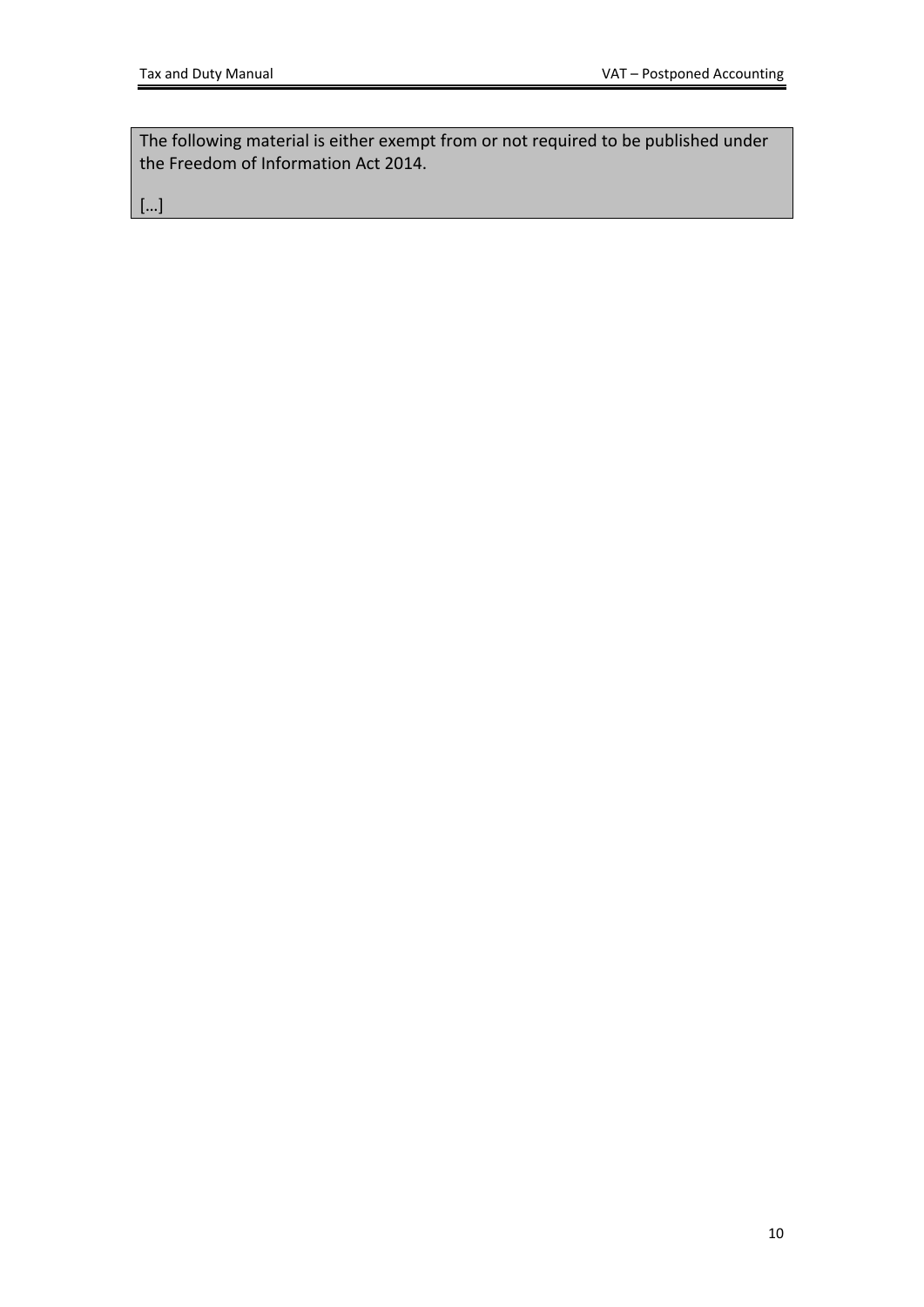#### <span id="page-10-0"></span>Appendix 1 - Notice of Exclusion

Name

Address line 1

Address line 2

Address line 3

DD/MM/YYYY

#### **Notice of Exclusion - Postponed Accounting for VAT**

#### **Name and VAT reference number**

Dear

Value-Added Tax Regulations 2010 (Regulation 14A) (Amendment) Regulations 2020 paragraph (2), states that an accountable person may account for the tax chargeable under section 3(b) of the Value-Added Tax Consolidation Act 2010 ("the Act") on goods imported into the State by the means referred to in section 53A(1) of the Act where the accountable person can demonstrate to the satisfaction of the Revenue Commissioners that:

(a) the accountable person is in compliance with "the Acts", defined as follows:

- (i) the VAT Consolidation Act 2010
- (ii) the Tax Acts (within the meaning of section 1 of the Taxes Consolidation Act 1997),
- (iii) the Capital Gains Tax Acts (within the meaning of section 1 of the Taxes Consolidation Act 1997),
- (iv) the statutes relating to the duties of excise and to the management of those duties,
- (v) the Customs Act 2015 (No. 18 of 2015), and
- (vi) any instrument made under any of the enactments referred to in subparagraphs (i) to (v).
- (b) the accountable person keeps full and true records in accordance with section 84 of the VAT Consolidation Act 2010;
- (c) the accountable person has not been convicted of an offence under the Acts;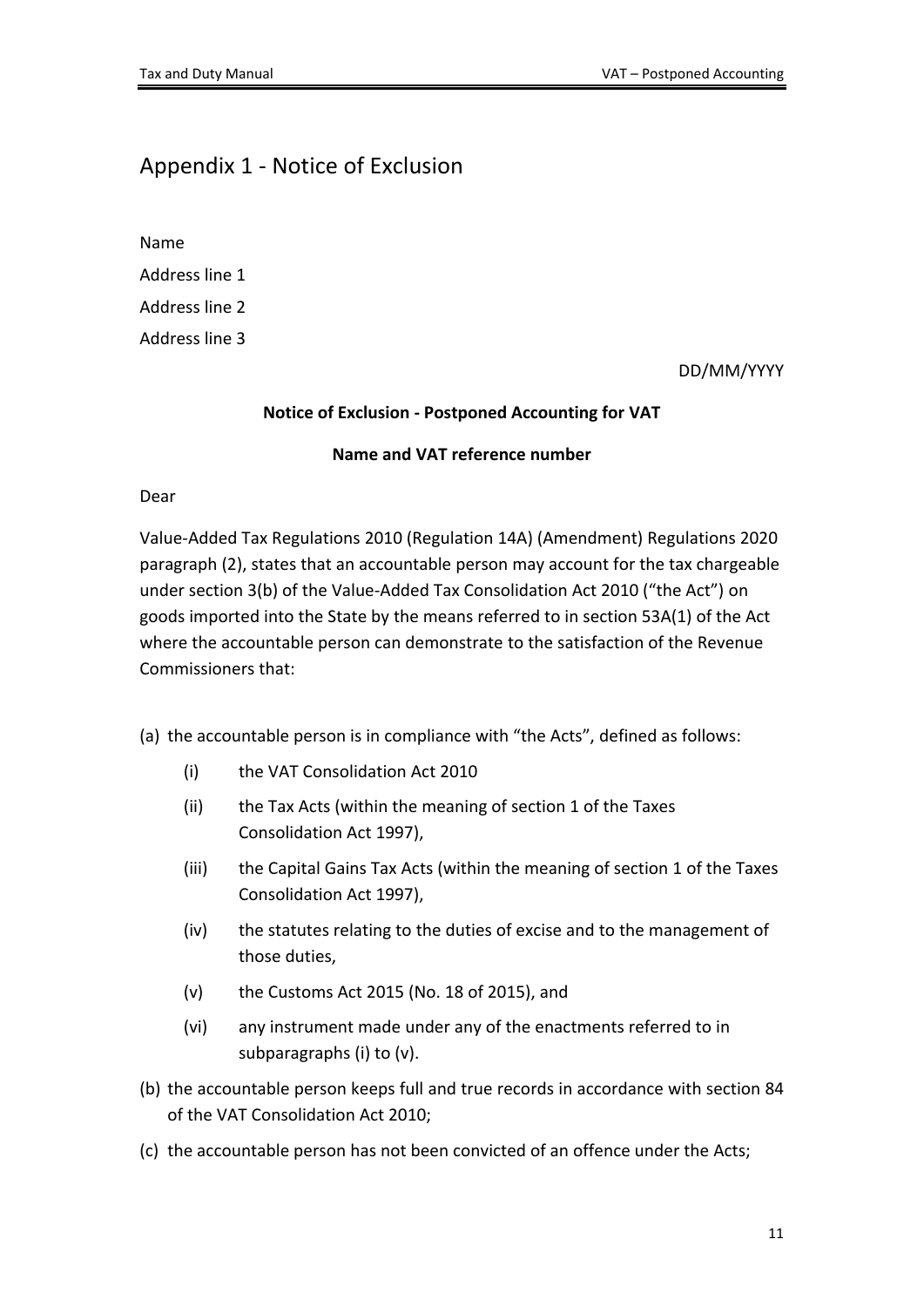(d) the accountable person has provided information or documentation specified in paragraph (3), Value-Added Tax Regulations 2010 (Regulation 14A) (Amendment) Regulations 2020, to the Commissioners, where the Commissioners have requested any such information or documentation from the accountable person.

Value-Added Tax Regulations 2010 (Regulation 14A) (Amendment) Regulations 2020 paragraph (5), states that paragraph (2) shall not apply in a case in which the accountable person, where requested by the Commissioners, fails to demonstrate, to the satisfaction of the Commissioners, that the necessary capacity and capability exists on the part of the accountable person to account for and pay tax by the means referred to in section 53A(1) of the Act on an on-going basis.

You have not demonstrated compliance to the satisfaction of the Revenue Commissioners with the conditions and requirements, as set out below:

#### XXXXXXXXXXXXXXXXXXXXXXXXXXXXXXXXXXXXXXXXXXXXXXXXXXXXXXXXXXXXXXXXXX XXXXXXXXXXXXXXXXXXXXXXXXXXXXXXXXXXXXXXXXXXXXXXXXXXXXXXXXXXXXXXXXXX XXXXXXXXXXXXXXXXXXXXXXXXXXXXXXXXXXXXXXXXXXXXXXXXXXXXXXXXXXXXXXXXXX

As provided for under section 53A (4) Value-Added Tax Consolidation Act 2010, you are excluded from accounting for tax by the means referred to in Section 53A, subsection (1), and the means referred to in that subsection for accounting for tax shall not be available to you with effect from XX XXXXXX 20XX.

You may appeal this notice to the Appeal Commissioners in accordance with section 949I of the Taxes Consolidation Act 1997, within the period of 30 days after the date of this notice.

Yours faithfully

Principal Officer

 $\overline{\phantom{a}}$  , we can also the contract of  $\overline{\phantom{a}}$